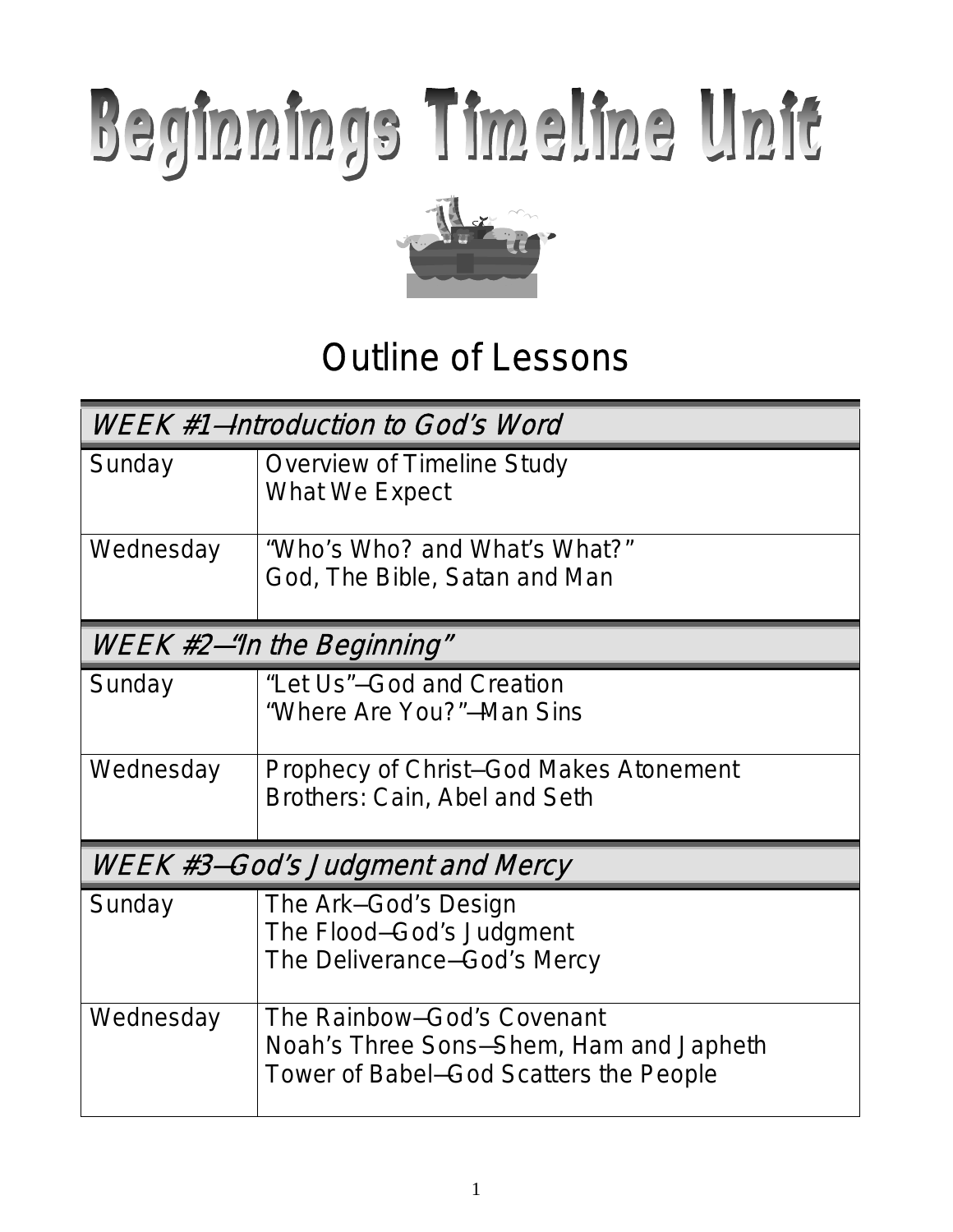# "BEGINNINGS"Essential Knowledge and Skills

| <b>Essential Knowledge</b> |                                                                                                                                                                                                                                                                                                                                                                   |  |  |  |
|----------------------------|-------------------------------------------------------------------------------------------------------------------------------------------------------------------------------------------------------------------------------------------------------------------------------------------------------------------------------------------------------------------|--|--|--|
| Lesson 1a                  | 1. SW become familiar with the TIMELINE UNIT of study:<br>12 TIMELINE sections<br><b>BIBLE HISTORY HIGHWAY</b><br><b>TIMELINE TALK</b><br>2. SW know how to use their TIMELINE booklet and what is inside.<br>3. SW learn something about their teachers.<br>4. SW know what their personal and spiritual responsibilities are in studying<br>the BIBLE TIMELINE. |  |  |  |
| Lesson 1b                  | 1. God is the author of the Bible, and that the Bible is perfect.<br>2. Satan is real and is the author of sin.<br>3. Man is free to choose his master.                                                                                                                                                                                                           |  |  |  |
| Lesson <sub>2a</sub>       | 1. God had Others with Him during creation.<br>2. God was pleased with His creation.<br>3. God is Great and man is small.<br>4. Man cannot hide from God.<br>5. Man must choose whom he will obey.                                                                                                                                                                |  |  |  |
| Lesson 2b                  | 1. Christ was in existence before man.<br>2. All who sin suffer consequences and sin separates man from God.<br>3. Some offerings to God are not respected by God.<br>4. SW know the definition of "atonement."                                                                                                                                                   |  |  |  |
| Lesson 3a                  | 1. Noah was a just and righteous man.<br>2. God gave Noah a specific plan on how to build the ark, and he obeyed.<br>3. God is in control of the heavens and the earth.<br>4. God will judge the evil and save the righteous.                                                                                                                                     |  |  |  |
| Lesson 3b                  | God will sustain man and is mindful of man.<br>$1_{-}$<br>Obedience to God will result in salvation.<br>2.<br>3. God makes a difference between the clean and the unclean.<br>4. God is a covenant maker and keeper.                                                                                                                                              |  |  |  |

| <b>SKILL OBJECTIVES IN "BEGINNINGS" Students Can</b>                   |                                                                                                                                                                                  |  |  |  |
|------------------------------------------------------------------------|----------------------------------------------------------------------------------------------------------------------------------------------------------------------------------|--|--|--|
| 1. Tell what God made on<br>each of<br>the 6 days of creation.         | Day 1-Light, day and night<br>Day 2-heavens<br>Day 3-dry ground, seas, plants<br>Day 4-Sun, moon and stars;<br>Day 5-birds and fish<br>Day 6-animals and man<br>Day 7-God rested |  |  |  |
| 2. Recognize definitions of "sin,"<br>"righteousness" and "atonement." | See vocabulary pages in student booklet                                                                                                                                          |  |  |  |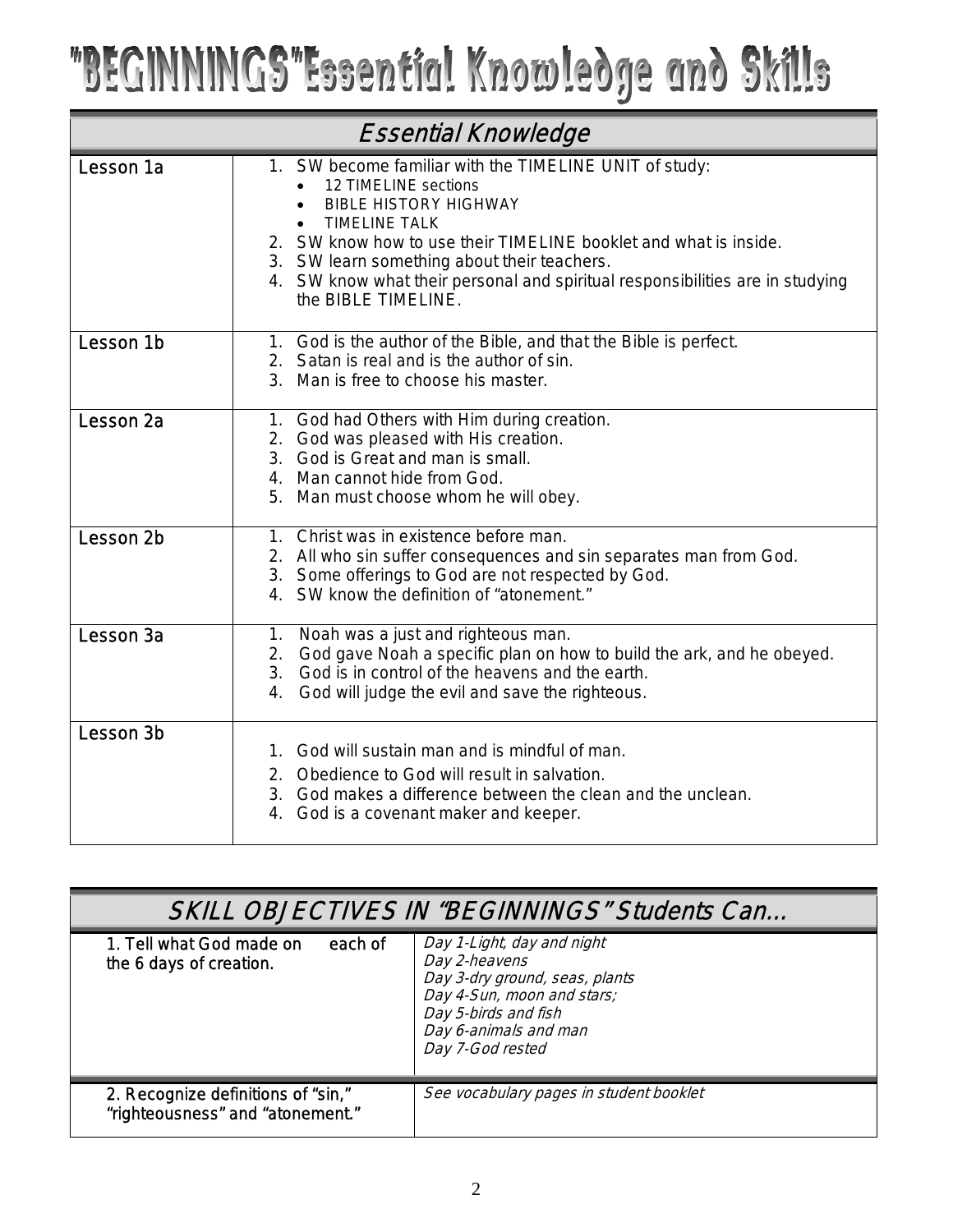BEGINNINGS Lesson 1A—Overview of Timeline Study

#### OBJECTIVES:

- 1. SW become familiar with the TIMELINE UNIT of study:
	- 12 TIMELINE sections
	- BIBLE HISTORY HIGHWAY
	- TIMELINE TALK
- 2. SW know how to use their TIMELINE booklet and what is inside.
- 3. SW learn something about their teachers.
- 4. SW know what their personal and spiritual responsibilities are in studying the BIBLE TIMELINE.

### INTRODUCTION:

- 1. The teachers will introduce themselves and give some factual information concerning their years of teaching, families, etc.
- 2. The students will be encouraged to listen carefully because everything that is said today will show up on a 20 Questions game at the end of class!
- 3. The student TIMELINE workbook will be handed out at this time to each student. Teachers will explain:
	- $\blacksquare$  This workbook will stay in the classroom the entire year and will be taken home at the end of May.
	- **This workbook is to be carefully treated so that it will continue to look nice.**
	- Encourage students to look through the booklet right now and see how it is laid out.
	- **EX** You will notice there is a cover page for each of the TIMELINE sections. In each section there are events pages, sometimes maps, key words, etc.
	- Also included in your book is the first section entitled, MY TIMELINE, which has a small version of the TIMELINE HIGHWAY. We will refer to that highway regularly and color in events that we have studied.
	- In the back of your book is a VOCABULARY section. Each of our Timeline sections has words that we need to know the definitions of. We will be referring to these quite often.

# LESSON: PART 1-THE TIMELINE

- 1. The teachers will now take turns explaining each of the components of our study this year:
	- Show the TIMELINE sections
	- **Show the BIBLE HISTORY HIGHWAY**
	- Show TIMELINE TALK and explain how we memorize these as we go along in our study, not going ahead.
	- Each BIBLE TIMELINE section is studied for 3 weeks, both on Sunday morning and Wednesday night.
	- How important will regular attendance be, and why?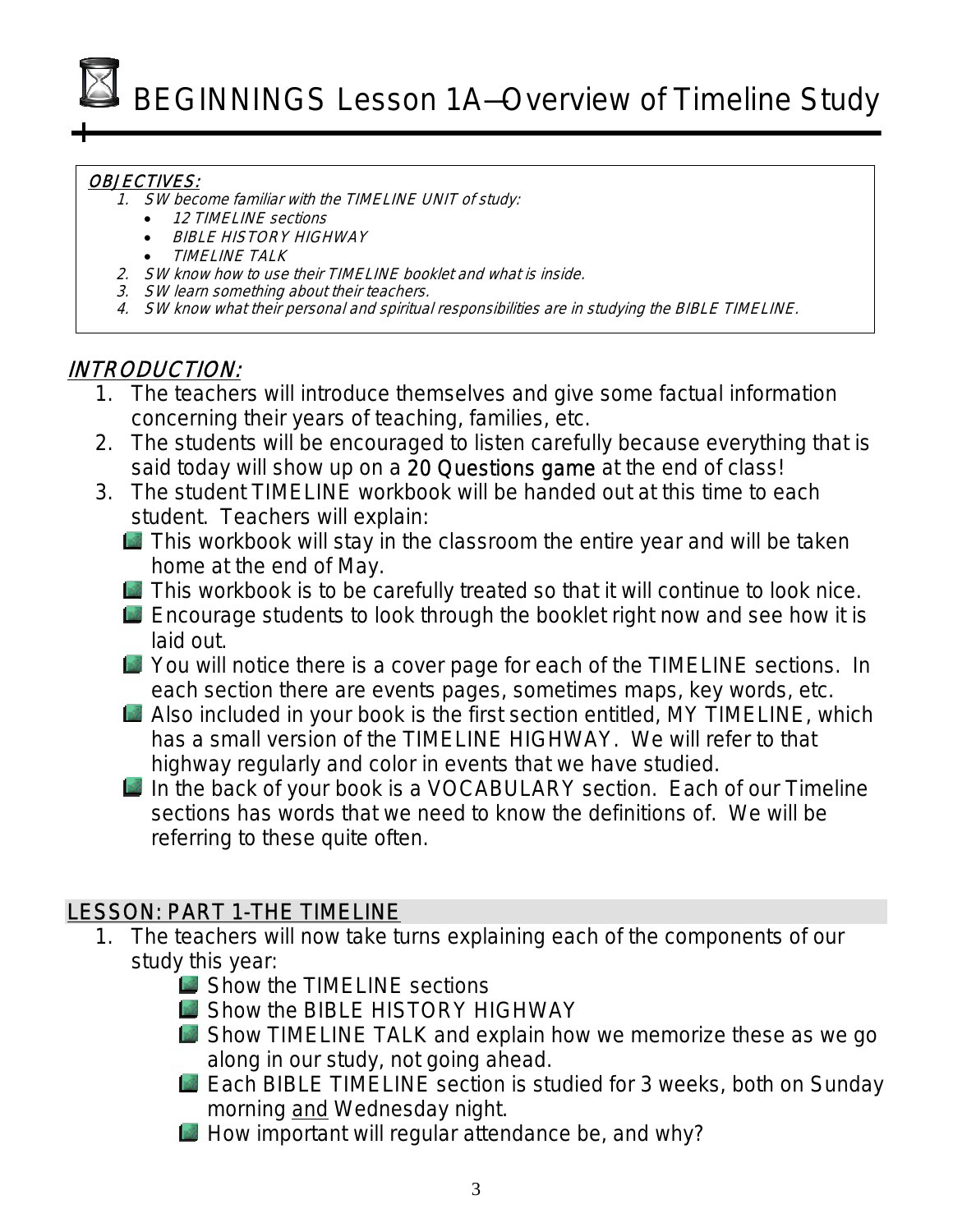# LESSON: PART 2—RESPONSIBILITIES

- 1. My responsibility from God as a teacher.
	- Read James  $3:1-\frac{m}{y}$  brethren, let not many of you become teachers, knowing that we shall receive a stricter judgment."
	- A teacher of God's word has to be very careful, "rightly dividing the word of truth."
	- I will be held responsible for every word I teach you out of God's book.
	- Is it my responsibility to help you be entertained? No. It is my job to teach you the truth in God's word!
- 2. Christian parent's responsibility for his child:
	- Your parents will have to answer to God on Judgment Day about how they raised you with regard to God and the Church. God has given you to them as gifts.
	- God has asked them to raise you in the best possible way and to teach you all that you should know.
	- Please don't make their job harder by refusing to grow as a Christian!
- 3. Your responsibility as a student:
	- To listen, learn, study, pray, grow spiritually, apply Biblical concepts to your life, and grow to be more like Jesus each day.
	- Respond to God's call of salvation.
- 4. Discipline.
	- We expect no discipline problems in the classroom! There is too much to learn and we are too busy to get into trouble.
	- $\Box$  However, if there is difficulty, we don't have any problem contacting your parents or even one of the elders to come to a resolution of the difficulty!

# ASSESSMENT:

At the end of class, get out the 20 Questions board and quiz the students individually on what they have learned about the BIBLE TIMELINE Unit, their teachers, and their responsibilities today. Hand out candy to each right answer, go around the room, answering one question apiece until all 20 questions have been asked and answered correctly.

Note to those of you outside of Katy. I did not include our 20 Questions for this day because it is highly individual, depending on how you are going to use the material and who is teaching the class, etc. If you choose to use this method, you will have to come up with your own questions!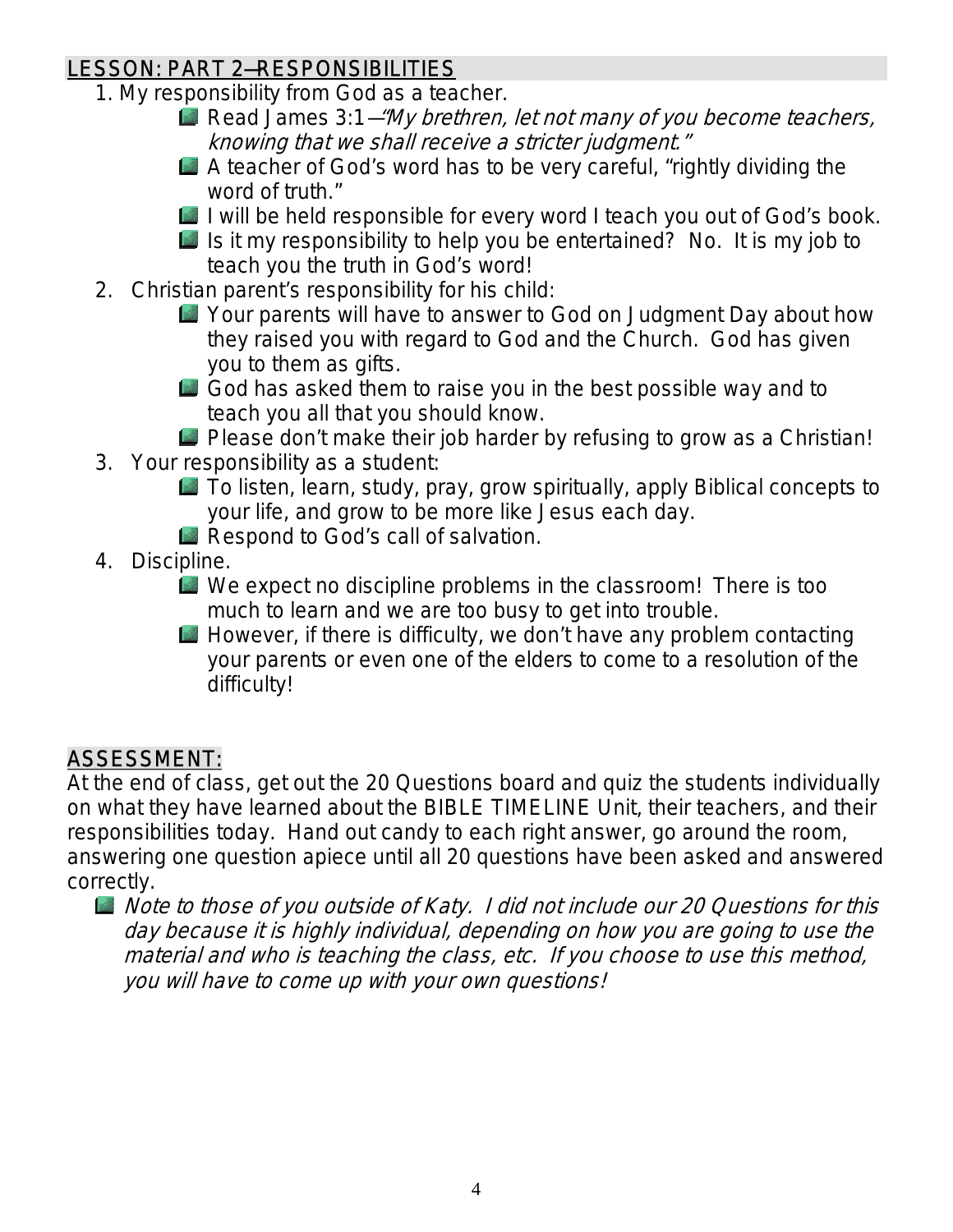

BEGINNINGS Lesson 1B—The Bible, God, Satan and Man

#### Objectives:

- 1. SW know that God is the author of the Bible, and that the Bible is perfect.
- 2. SW know that Satan is real and is the author of sin.
- 3. SW know that man is free to choose his master.

#### Essential Skills:

- 1. Tell what God made on each of the 6 days of creation.
- 2. Recognize definitions of "sin," "righteousness" and "atonement."

#### Introduction:

- 1. Have you ever watched part of a movie and understood the whole thing? NO!!
- 2. Have you ever read the middle chapters of a book and got the entire idea of what the book is all about? NO!!
- 2. The same is true of the Bible. You can't fully understand God's book or its meaning until you look at it from beginning to end.
- 3. This year you will be here to watch as the Bible is unfolded right before your eyes. Some of the stories you have heard. Some you have not. But as important as the stories are, the meanings behind the stories are just as important. You are old enough to grasp those meanings.
- 4. "Who's Who and What's What? Activity.
	- Begin by telling the students that the following activity is for the purpose of setting the stage for the events that we will be studying this year.
	- Tell the students that the main characters of the Bible are God, Satan and Man. In each story, these are always present. And so, we must spend a little time getting to know them.
	- **Have the overhead on as the class works together through each section.** (Note to non-Katy users—make an overhead of the worksheet, "Who's Who and What's What" and work together with the class filling it out as you teach)

#### LESSON: PART 1—THE BIBLE

- 1. The **Bible** has been given to us by God for the purpose of one day saving our lives. Within it are the keys to our salvation. Its words are perfect and pure although the people who wrote it were not.
- 2. The **Bible** is one book, one history, one story---God's story...His plan for man.
- 3. With the help of the Holy Spirit who gave the Bible writers their words, over 10,000 events are recorded and they all point to Christ. They span many years and centuries and have valuable lessons for each of us to learn. Each of our lessons from the Timeline unit will come straight from the HOLY BIBLE.
- 4. Complete the section entitled "The Bible" on the worksheet provided.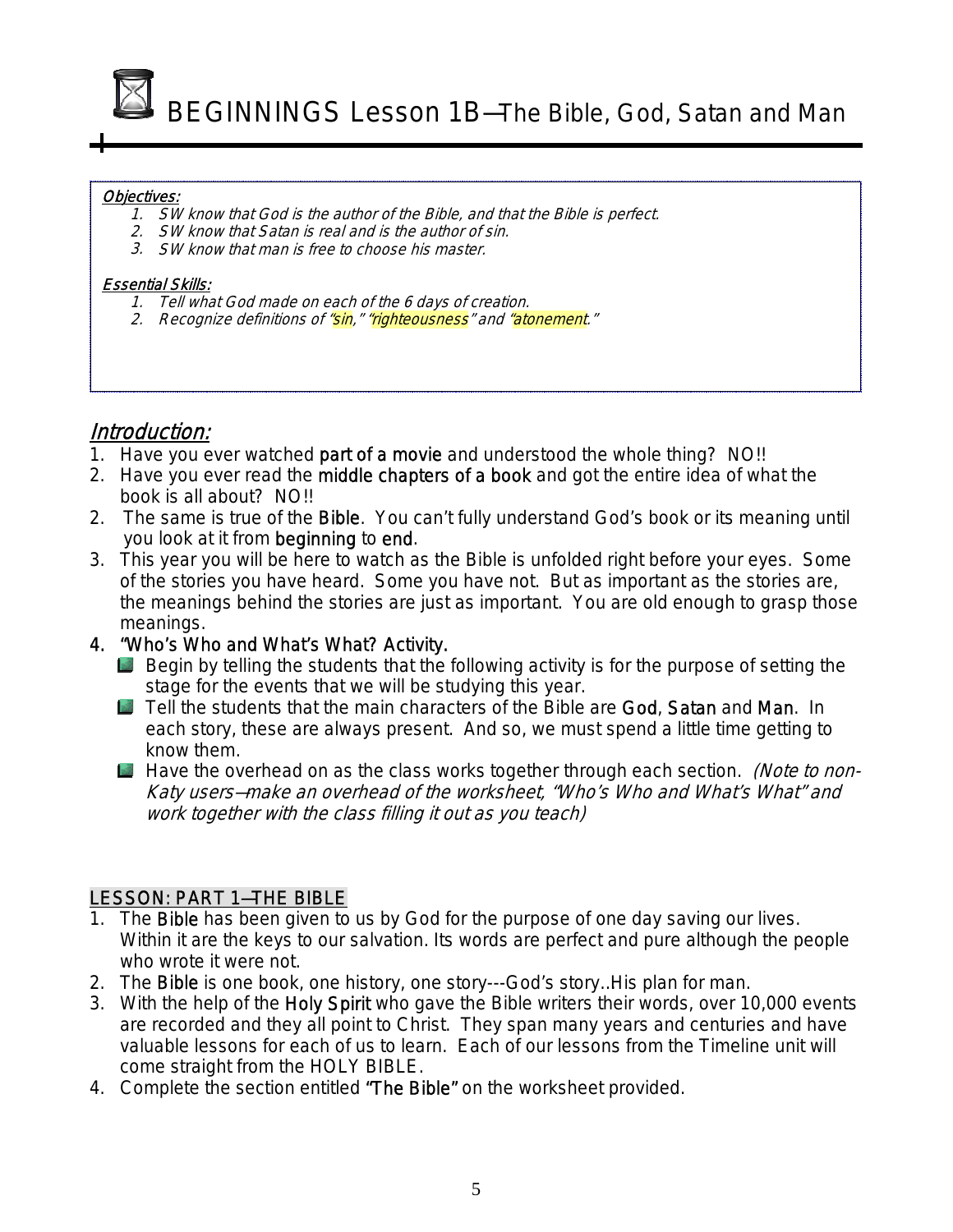#### LESSON: PART 2--GOD

- 1. Our Father and Creator, He has provided a way to save each of us from ourselves. He is the beginning and the end. He is forever. He has carefully provided and protected the lessons of life found in the Bible so that we will know how to please Him. He will one day be our Judge.
- 2. Complete the section entitled "God" on the worksheet provided.

#### LESSON: PART 3--SATAN

- 1. Satan is invisible to us but his works are able to be seen. From disease to destruction, the presence of Satan is evident. He is vicious and malicious and a friend to those who have no future. He is well familiar with God and His plan, and is constantly trying to destroy it.
- 2. Complete the section entitled "Satan" on the worksheet provided.

#### LESSON: PART 4--MAN

- 1. Man is the created one. Man is God's greatest creation. God loves man so much that He gave His only Son to save man. It will be man's job to please and obey the Creator-God. It will be man's job to listen well to the words of God. Through the Timeline, you will see that man is small compared to God, and yet God's love for man is great.
- 2. Complete the section entitled "Man" on the worksheet provided.

#### Enrichment:

Please read Genesis 1 through 3 before we meet again on Sunday. As you read, ask yourself:

- 1. What came first…the chicken or the egg?
- 2. What about dinosaurs?
- 3. Where was the Garden of Eden?
- 4. In Genesis 1:26 who is "US?"
- 5. Who named the animals?
- 6. Who named Adam?
- 7. Who named Eve?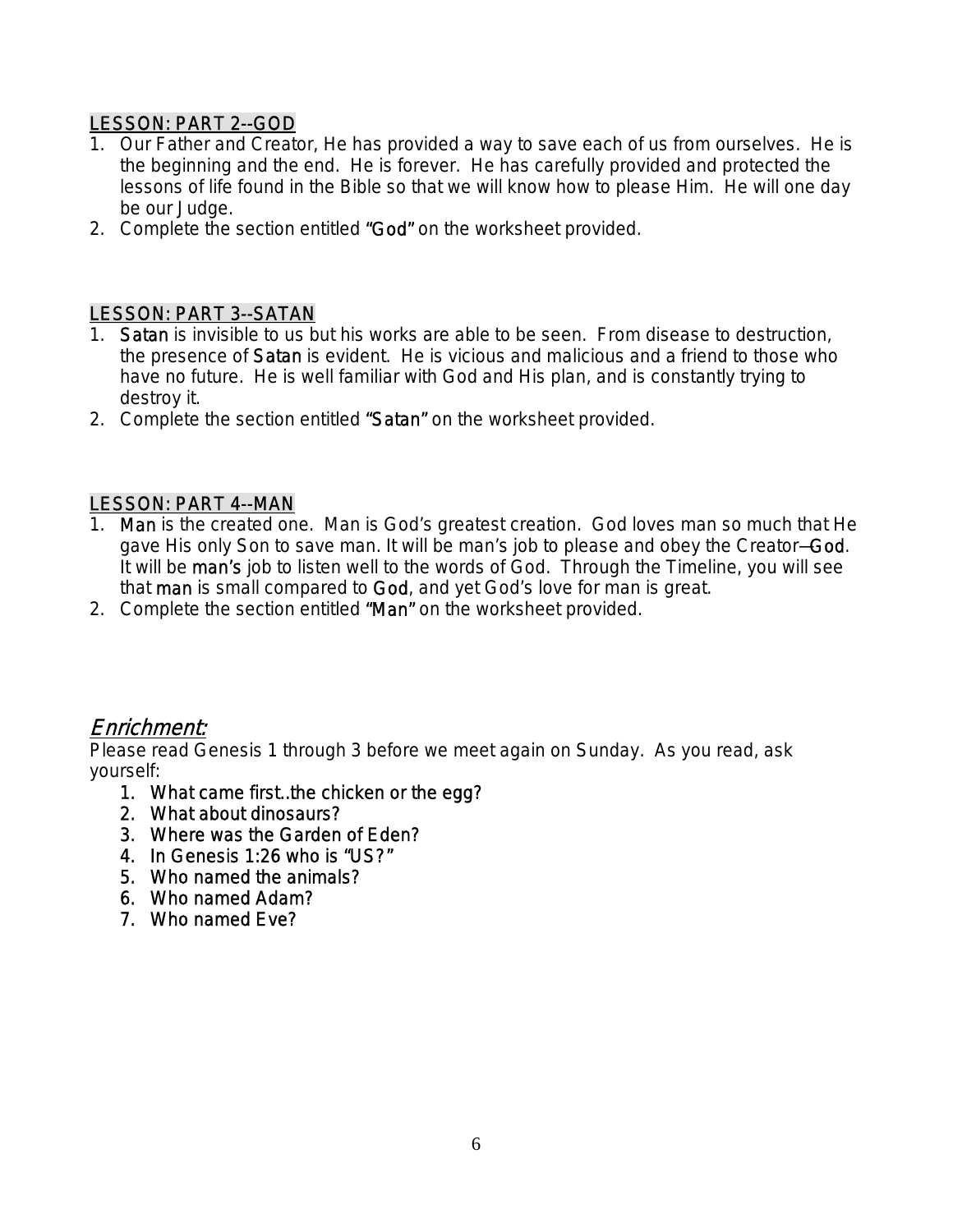

#### **BEGINNINGS**

Read Genesis 1—3, then try to think of these answers:

# Enrichment:

- **1. What came first...the chicken or the egg?**
- **2. What about dinosaurs?**
- **3. Where was the Garden of Eden located?**
- **4. In Genesis 1:26, who is "Us"?**
- **5. Who named the animals?**
- **6. Who named Adam?**
- **7. Who named Eve?**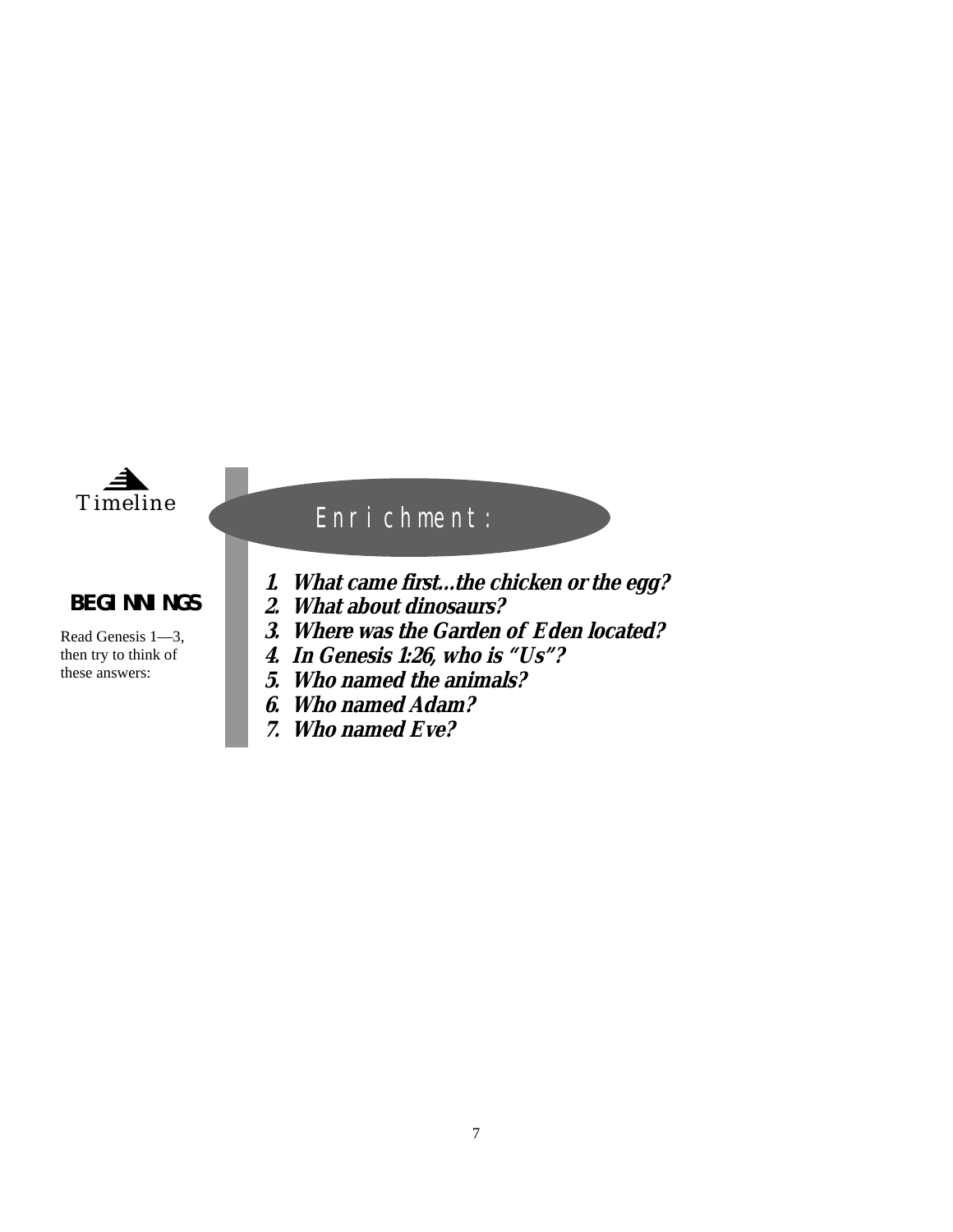BEGINNINGS Lesson 2A—"In the Beginning"

#### *Objectives:*

- *1. SW know that God had others with Him during creation*
- *2. SW know that God was pleased with His creation.*
- *3. SW know that God is great and man is small.*
- *4. SW know that man cannot hide from God.*
- *5. SW know that man must choose whom he will obey.*

#### *Essential Skills:*

- *1. Tell what God made on each of the 6 days of creation.*
- *2. Recognize definitions of "sin," "righteousness" and "atonement."*

#### Introduction:

- 1. SW read Beginnings title page out loud.
- 2. SW read Beginnings key words and key verse page.
- 3. Have students glance over the Beginnings events pages.
- 4. Mention that in the Beginnings Timeline Unit, they will discover many "firsts" and to be watching for them! At the end of the lesson, they will be brainstorming any "firsts" that they see during today's lesson.

#### LESSON: PART 1—THE CREATION

- 1. Ask students to turn to the first book of the Bible, Genesis. Define "Genesis" as: "origin" or "beginnings" or "generation."
- 2. The Creation. (Note to teacher: one of the "essential skills" in this unit is what was created on each of the 6 days of creation. As you teach this part of the lesson, be sure to write on the board those things that were created in their appropriate day.)
	- Genesis 1:1 2. "In the beginning...God." The creation involves God, the Holy Spirit (hovering) and Christ (see John 1:1)
	- **They, together, are busy preparing a beautiful residence for their greatest creation (man).**
	- **L** Read 1:3, 6, 9-"Let there be"---speaking creation into being shows the wonderful power of God at work. Creation obeys God's voice. Can you speak anything into existence? "Let there be candy!"try it!
	- Read 1:5-"So the evening and the morning were the first day." Evening then morning" shows the use of the Jewish clock which began its day at sunset.
	- Read 1:11 12-God is careful, thoughtful and methodical in His creation. It has pattern and order from a God of *order*, not *confusion*.
	- **Experiment.** Have students watch as you tear up a piece of paper and try to create something. This dispels the "it just happened" argument and shows the power of God to be able to take nothing and make something!
	- Read 1:26–"Let Us" shows us that God is not alone (He was creating with Christ and the Holy Spirit) and that God desired a creation with the likeness of Himself.
	- Man has authority over all animals but resides compatibly with them (at this time). Go to John 1:1 -3. This tells us that Jesus is the Word, that He was present at creation and that all things were made through Him and for Him. See also Colossians 1:16. This also confirms that Christ was present and active in the creation!
	- **Read 1:30.** God gave man the green herbs for man to eat. God is ever mindful and always sustaining mankind. He will provide man's physical and spiritual needs forever! Take note that God did not give man the meat of the animals to eat at this time. Tell the students to be paying attention in our lessons to find out when God gave man animals to eat!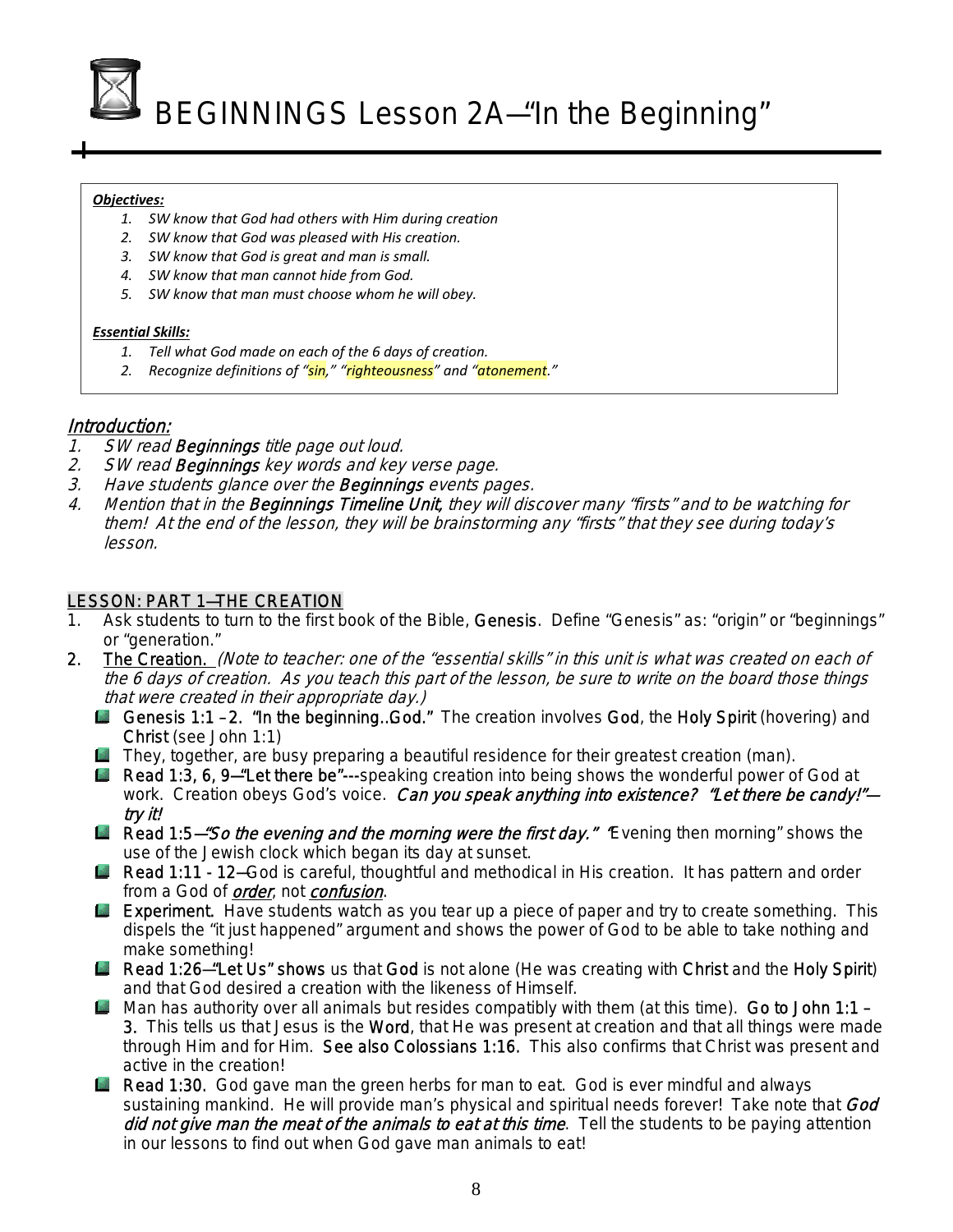**E** Read 1:31 - 2:3. God saw that everything He had made was very good! He rested on the seventh day and blessed that day because of His resting. This will be an important thing to remember as we learn about God's people and their laws and customs later on.

#### LESSON: PART 2—LIFE IN THE GARDEN

- 1. Read 2:5 6, 10. The earth was watered at this time by a mist that went up from the earth. Also 4 rivers came from one river in the Garden of Eden that also watered the ground.
- 2. Read verse 7. Notice that God took special care when He formed man, His last creation. Instead of speaking him into existence, He took dust to form the man, and then blew His own breath into the nostrils of man! Man is God's greatest creation!
- 3. Read 2:8 9. God made a garden for man to live in called Eden. The exact location has not been revealed to us by God, but we know that the general area is near the Persian Gulf region. There were two special trees in the garden called the Tree of Life and the Tree of Knowledge of Good and Evil.
- 4. Read 2:15 17. God gives the man ("Adam") his *first set of instructions or rules* and a *job* to do-he was not to eat the fruit of the Tree of Knowledge of Good and Evil, and he was to tend and keep the garden. So Adam has his first set of choices as well-to eat or not eat. To obey or not to obey! Also, God knew that the man had a complex mind and needed to work and accomplish things. Tending the garden was a big job, but think of what it would be like to work in such a beautiful setting!
- 5. Read 2:18 20. God was thinking about Adam, His creation. And He realized that he needed a helper that was comparable to him.
	- What do you think "comparable to him" means? Suitable or equal to or like. So God brought all the animals to Adam to present them to him and to see what he would name them. Can you imagine getting to sit and come up with a name to aptly fit every animal on the earth?!
	- **This also dispels the** *"cave man/non-verbal***"** theory. Man was intelligent and could communicate in language from the beginning! However, none of the animals proved to be man's equal or suitable as a helper, companion or mate.
- 6. Read 2:21 22. The first surgery! Man is put to sleep and God forms woman from a rib taken from Adam's side.
- 7. Read 2:23. Look at what Adam had to say about his new companion: "bone of my bones and flesh of my flesh"! Also, Adam gives her a name-"Woman" which is "Eve."
- 8. 2:24 25. God lays down a basic principle for us about marriage: *that the man and woman will leave* their fathers and mothers and live together as one person and be one flesh.
	- **Remember, that Moses was the author of this great book of Genesis and he inserts a little** commentary right here in the text to help the readers understand what God had in mind for the husband and wife: One man/one woman; for life!
	- **L** Notice that God did not say anything about man and man being one flesh or together; He did not say anything about woman and woman being together and one flesh! God's design dictates that a male and a female are to be a couple and nothing else.
	- $\Box$  Also notice that the two people did not wear any clothes and they weren't embarrassed about it. Why were they not embarrassed? Because they had no sin in their lives as of yet. But that is about to change!

#### LESSON: PART 3—MAN IS TEMPTED AND SIN COMES INTO THE WORLD

- 1. Turn to Genesis 3. At this point in Adam and Eve's life they are "at one" with God. This will end in chapter 3. Adam and Eve made a choice that severed this beautiful relationship with God.
- 2. Now, for the first time, Satan enters the picture. In this story, he appears as a serpent. Satan and his angels sinned at one point and were thrown out of Heaven (Luke 10:18, 2 Peter 2:4 and Jude 6). He has one purpose…to destroy the "at-one" relationship between man and God. He uses sin to achieve this.
- 3. Read 3:1 3. Satan, the serpent talks to the woman asking her a question that he already knew the answer to.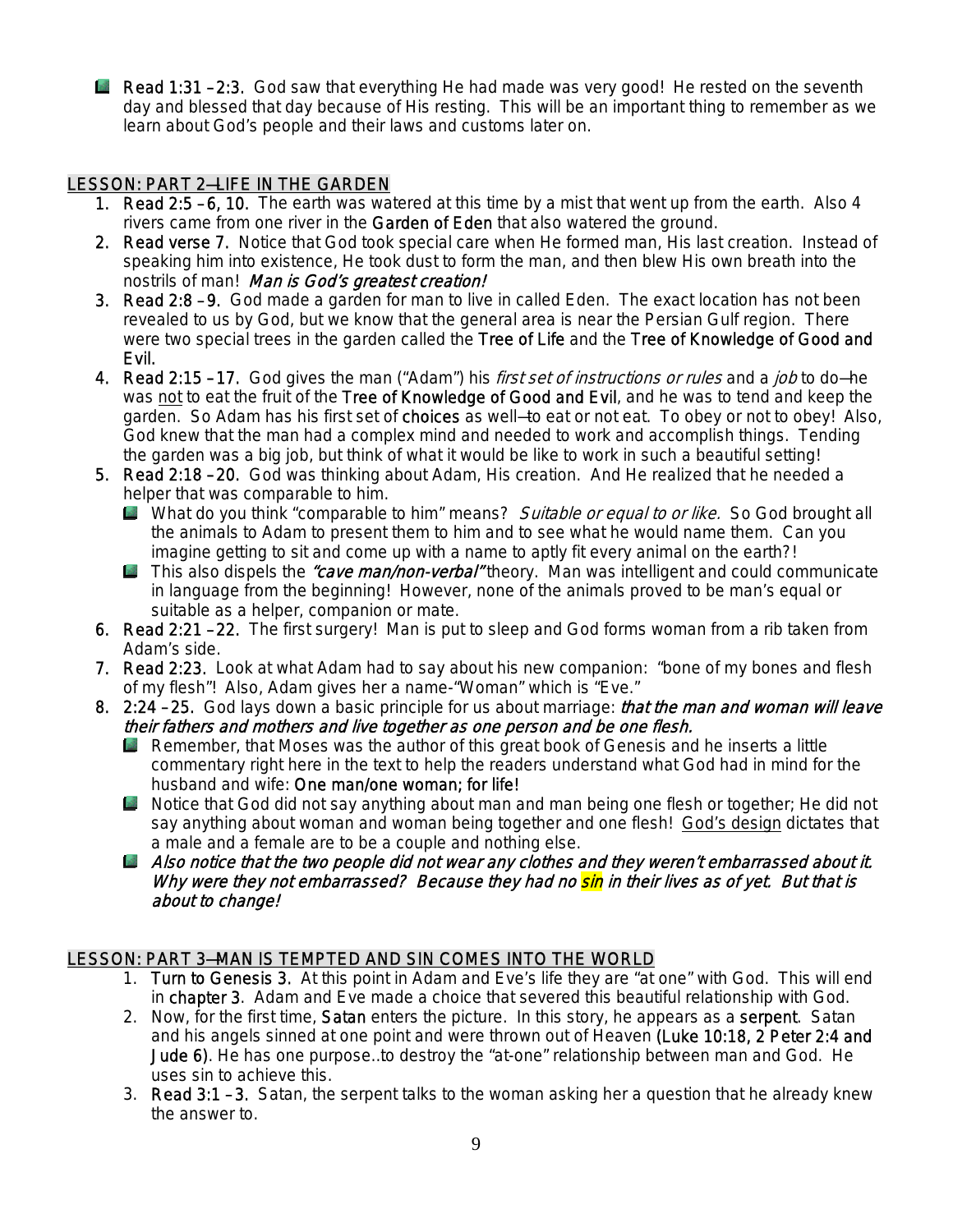Isn't it interesting that the serpent was talking and did not surprise or alarm Eve? Notice how he starts off his conversation, "did God really say…?"

- Eve answers that God had indeed given them instructions not to eat of the tree's fruit.
- 4. Read 3:4 5. Now Satan *misquotes* and *misrepresents* God. He is trying to deceive the innocent woman into doing something against God.
- 5. Read 3:6 7. Now Eve takes a better look at the fruit and sees that it looks really good! Maybe it was really pretty or smelled really good. And then she thought about how wise she might be if she ate some of it. So she did! Then she shared some with Adam, and without even thinking he ate it also!
	- $\Box$  Do you remember who the instructions about the tree were given to in the first place? Only to Adam, because Eve was not created yet! This was Adam's responsibility to see that these instructions were carried out and yet he was so willingly talked into disobeying God!
- 6. Read verse 7. Their eyes were opened and they realized that they were naked! The first clothing is made—fig leaves! They were ashamed! Sin makes us feel ashamed.
- 7. Let's look up sin in the vocabulary section of your binder. Read together. Sin separates us from God.
	- **Before Adam and Eve sinned, they were "at one" with God. Their sin has now separated** them from God. How sad!
	- **There will be consequences for Adam, Eve and the serpent. We will learn about those on** Wednesday night.

# **Points to Ponder:**

- 1. God made a world that was perfect at first and He spoke it into being.
- 2. God's greatest creation: Man!
- 3. God gave man freedom of choice.
- 4. God made rules for man to live by. They were easily understood so that man was not confused.
- 5. Satan is a deceiver of man.
- 6. Eve was easily deceived.
- 7. Sin always looks for companions to share with.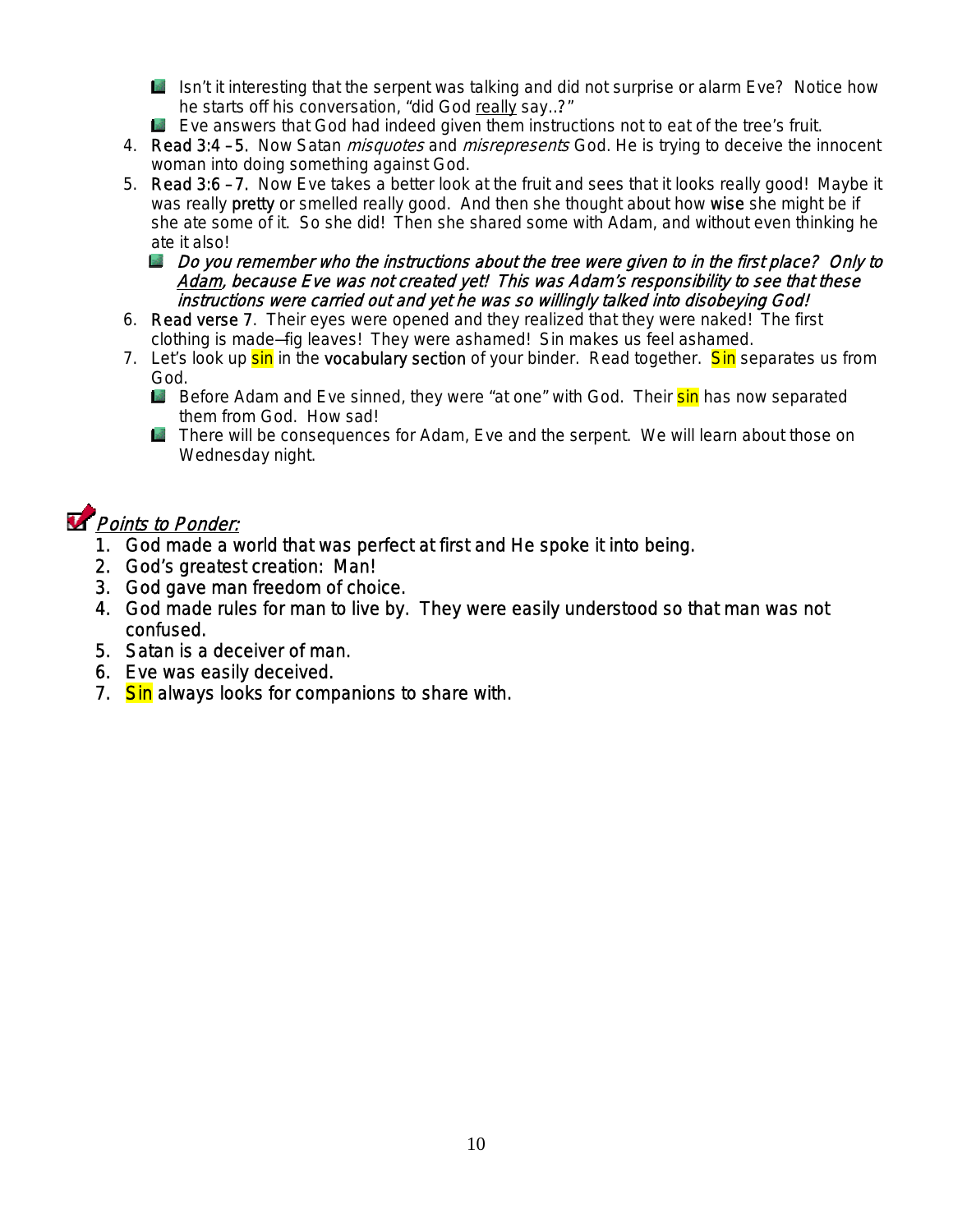

BEGINNINGS Lesson 2B—"The Promise of Christ"

#### *OBJECTIVES:*

- *1. Christ was in existence before man.*
- *2. All who sin suffer consequences and sin separates man from God.*
- *3. Some offerings to God are not respected by God.*
- *4. SW know the definition of "atonement."*

#### *Essential Skills:*

- *1. Tell what God made on each of the 6 days of creation.*
- *2. Recognize definitions of "sin," "righteousness" and "atonement."*

#### STORIES TO BE HIGHLIGHTED:

The Fall of Man The Curses Given By God Man Driven from the Garden Cain and Abel

#### INTRODUCTION:

- 1. When man sins, he is never alone either in participation of effect because Satan is always involved.
- 2. In the next 2 stories, "The Fall of Man" and "Cain and Abel," we'll see what havoc sin reaps for mankind. And this is only the beginning!
- 3. But God is a God of mercy. In Genesis 3, we will see His plan to save man from eternal death begin to unfold. We will also see His justice and judgment as man is thrown out of the garden and Satan's defeat is announced!

#### LESSON: PART 1—THE CURSES

- 1. Have students turn to Genesis chapter 3. Review what happened with Adam, Eve and the serpent from Sunday morning.
- 2. Adam and Eve are hiding in shame and in nakedness. Guilty, guilty, guilty. And God, of course knows it.
- 3. Chapter 3:11 13. God asks a simple question and Adam and woman stumble and fumble around the true answer blaming each other for the trespass. "He made me do it." "She gave it to me."

Sin is a choice made by the person or persons involved and can't be blamed on anyone else.

- I've often wondered what God's reaction would have been if they had answered truthfully and sorrowfully. We know there would have been consequences. But…
- 4. Chapter 3:14 15. This is one of the most important verses in the Bible. Highlight this in your Bible if you think it's okay with your parents.
	- **This verse is God's plan for mankind.**
	- It tells the end of the devil.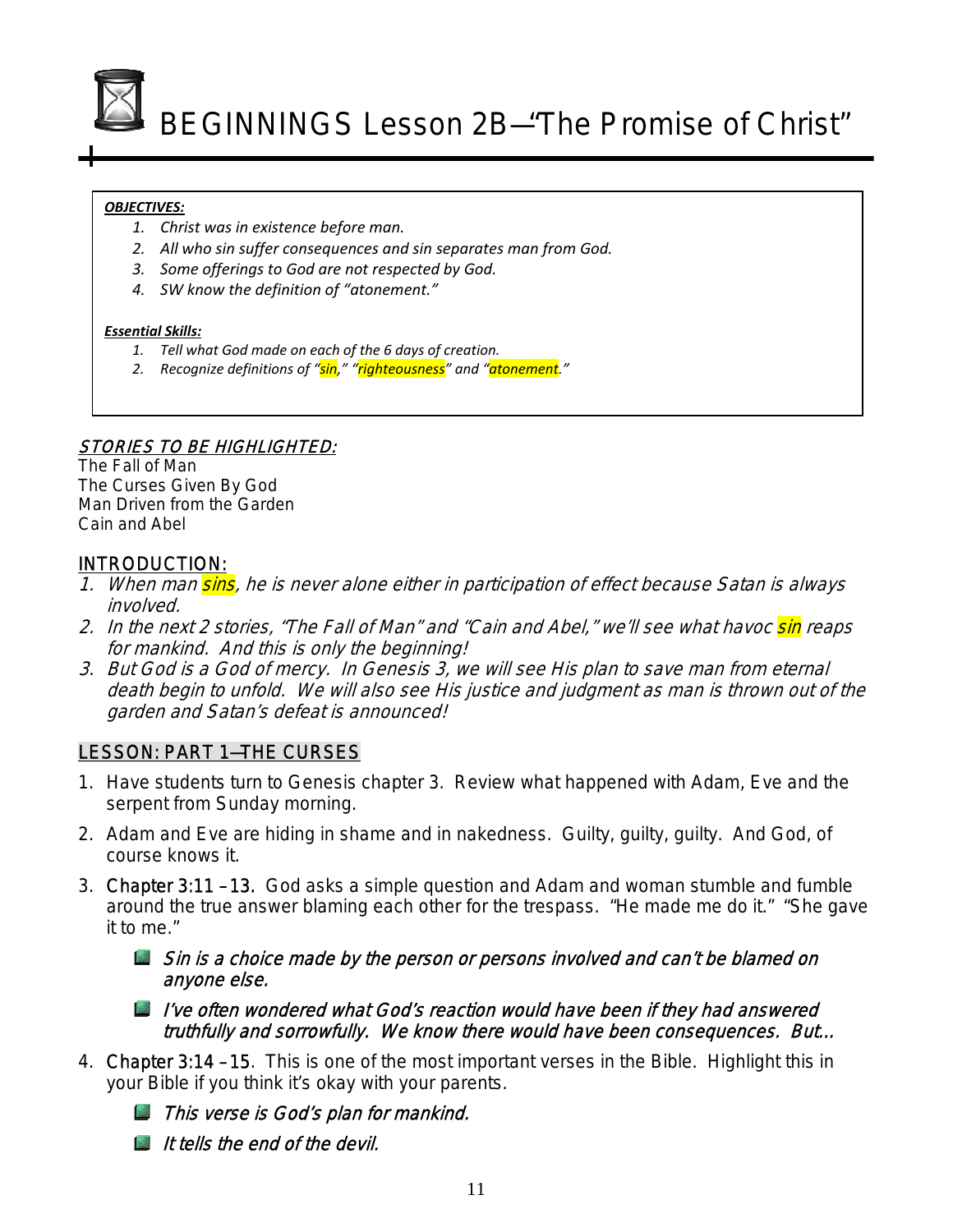- It is also the end of man's relationship with God (as it has been), and the end of life in the Garden of Eden.
- God will hand down 3 curses to all involved in destroying this "oneness" between man and God—the woman, the man and the serpent. It is the punishment phase of the crime.
- Anyone who thinks that spiritual crime goes unpunished needs to think again!
- 5. Read 3:1 15—The Serpent's curse.
	- $\Box$  "On your belly"—apparently the serpent was the most desirable of all creation. Now it would be the most loathsome. "There will be enmity between you and woman and between her Seed and your seed. You will bruise (crush) His heel." Whose heel do you think God is talking about? Whose "seed"? ….
	- This is Christ revealed to man for the first time! Jesus is the "Seed" of woman. Satan may have won this battle but Jesus will win the war by His death on the cross and resurrection. Jesus' heel will be bruised at His crucifixion, but Satan's head will be bruised when Jesus rises from the dead! Satan's bruise will be "life-threatening"!
	- It is here where man again can have oneness with God. Satan will continue to try to break and separate that oneness. This is his goal in life.
- 6. Read 3:16. The Woman's Curse.
	- Because of her sin she will have pain in childbirth, her ability to have children will multiply (can have children more often) …
	- And Man shall rule over woman. Now there will be someone to have accountabilitythe man.
- 7. Read 3:17 19. Adam's Curse.
	- $\Box$  Man will have to work for his living by tilling the soil, but the soil will also be cursed and will bring forth thistles.
	- Man will have to toil hard all the days of his life and then return to the dust when he dies.

**L** Curses for everyone involved! No one escaped punishment did they?

- 8. Read 3:21—In sin there is always blood to be shed. What did God make the tunics out of? **Skins** 
	- What did that involve? Death to an animal (bloodshed)
	- In the Old Testament, God's people had to offer a blood sacrifice for their sins. What has been sacrificed for our sins?
- 9. Read 3:22. God speaks to the Holy Spirit and His Son about His concern for Adam and Eve eating of the other tree…the Tree of Life…and living forever. This can't happen because life must be through Jesus and not by man's hand.
- 10.Vs. 23. The decision is made to drive them out of the Garden.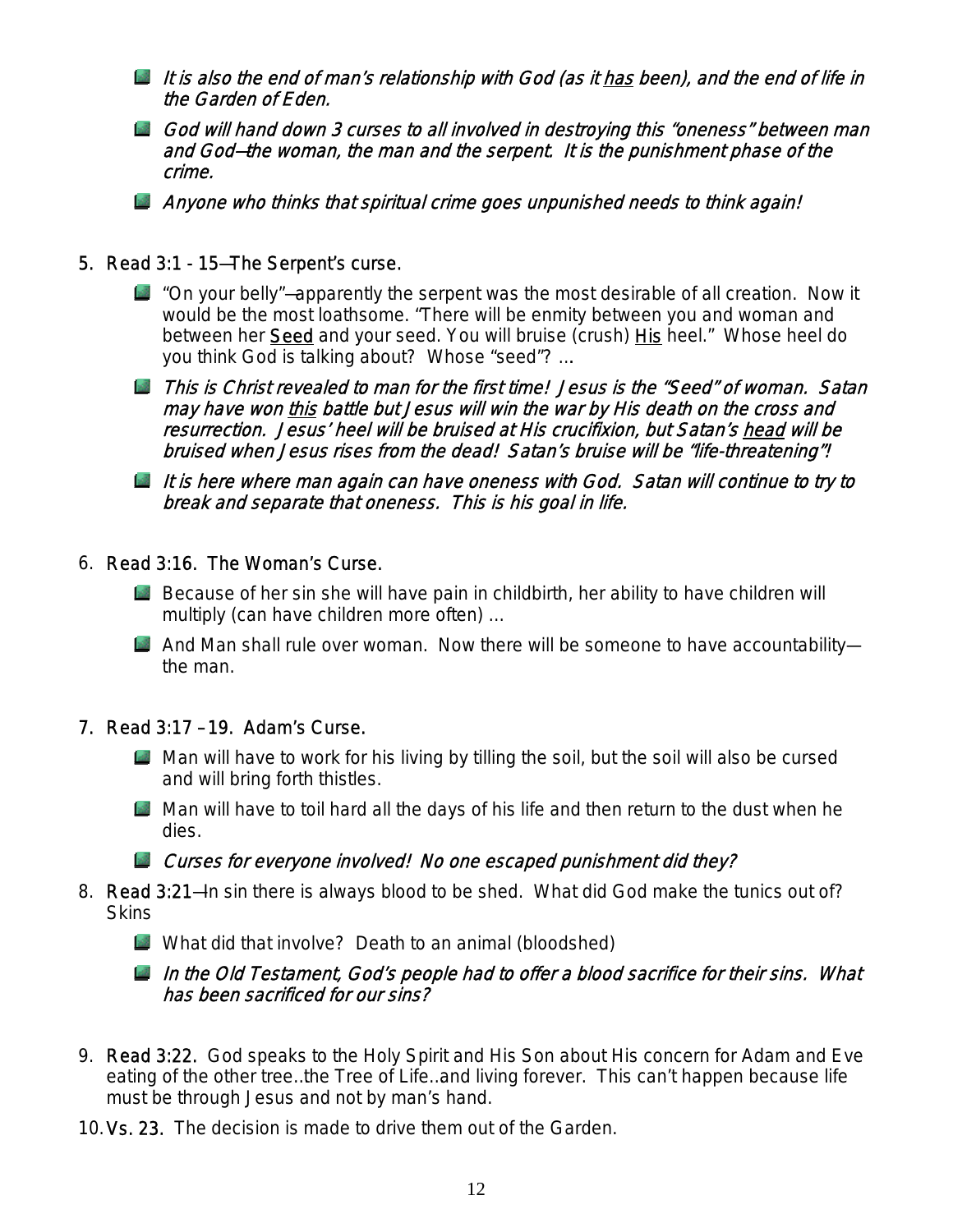11.Vs. 24. God's mind is made up. He drives man out and places cherubim at the east of the Garden of Eden and a flaming sword, which turns every way to guard the Tree of Life. Pretty awesome to imagine!

#### *Vocabulary: "Atonement"*

Man and Adam are no longer in the "oneness" relationship because of his sin. However, oneness can be found again through Christ, and only Christ. We call this "**atonement**." *Atonement* is that which covers over an offense. In the Old Testament it was the blood of animals that provided *atonement* for God's people, but in the New Testament, Christ steps up to the cross as our *atonement* and brings us *"at‐one‐ment"* with God. Therefore we are "at one" with our Creator again.

#### LESSON: PART 2—THE BROTHERS: CAIN, ABEL AND SETH

- 1. It is only the  $4<sup>th</sup>$  chapter of Genesis and look to see what evil is about to take place! We've seen a lot of firsts but this chapter will yield a terrible first–the first murder. Satan is alive and well outside the Garden of Eden.
- 2. In chapter 4 we have the first brothers, Cain and Abel. Both are making offerings to the LORD. This is their worship.
	- **D** One offering is accepted and one is not. It is obvious that God had instructed the first family how to offer to Him and in what spirit. God would leave nothing to guesswork.
	- **But one brother, Cain, did not offer in the way that made God pleased. God made this** known and Cain became angry towards his brother. You know the story…murder.
- 3. Read 4:7. Satan is alive and well. The choice is Cain's. Sin or sin not. The choice is also ours. Sin or not.
- 4. Read 4:8 10. Cain murders Abel.
- 5. Read 4:11 13. Curse: no yield from the ground and a vagabond. Like father like son!
- 6. Read 4:14 15. God's mercy is never ceasing…a characteristic of the LORD.
- 7. Read 4:16 22. Cain's family.
- 8. Read 4:25. A new son for Adam and Eve—Seth (appointed) "a new seed and man began to call on the name of the LORD.

#### POINTS TO REMEMBER:

- 1. We must worship in spirit and truth.
- 2. Sin separates us from God.
- 3. It is man's choice to obey or disobey.
- 4. We cannot hide from God.
- 5. There are consequences for sin.
- 6. God is merciful but His judgment is fair.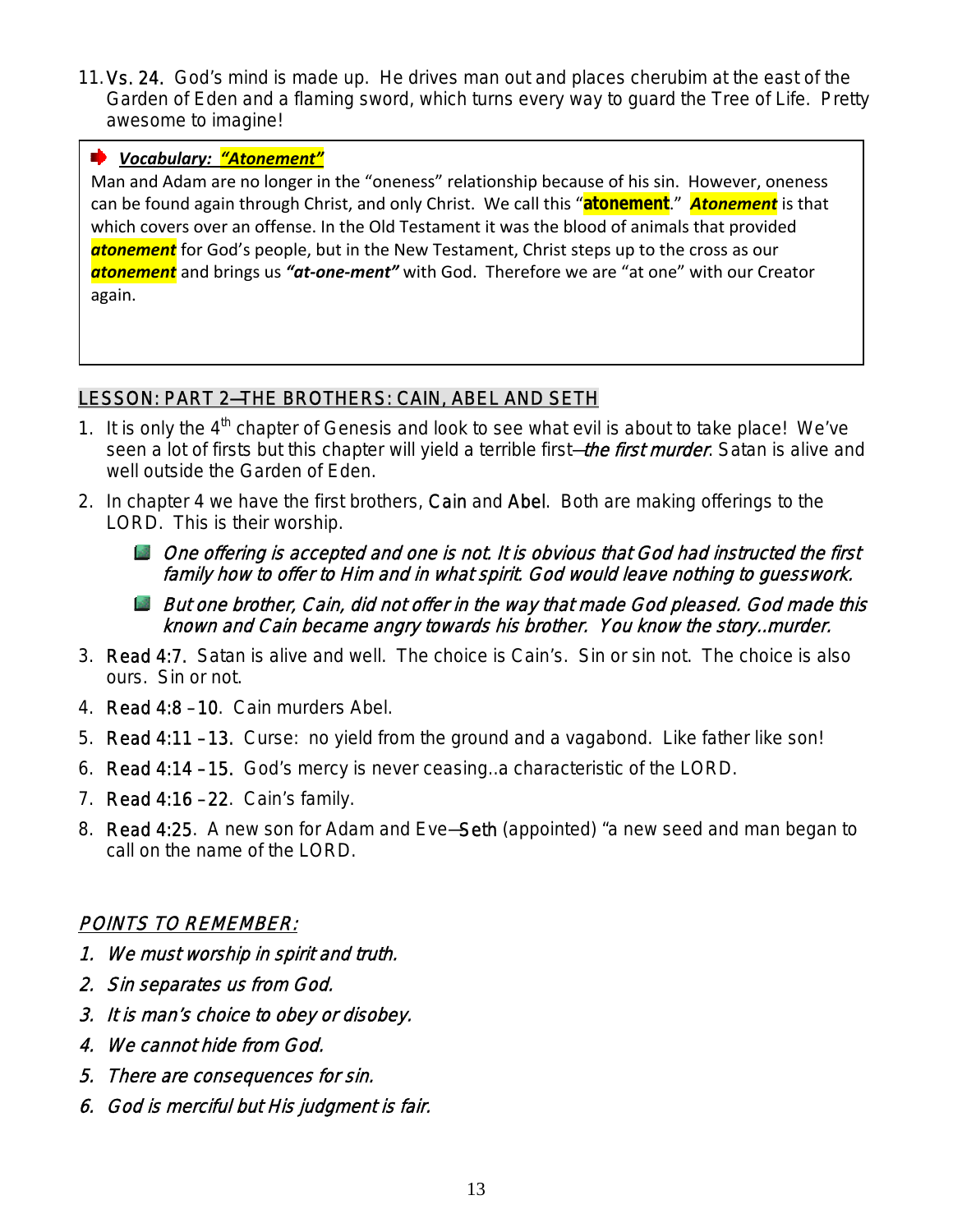

BEGINNINGS Lesson 3A—"The Ark, the Flood and Deliverance"

#### *OBJECTIVES:*

- *1. SW know that Noah was a just and righteous man.*
- *2. SW know that God gave Noah a specific plan on how to build the ark and he obeyed.*
- *3. SW will know that God is in control of the heavens and the earth.*
- *4. SW will know that God will judge the evil and save the righteous.*

#### *Essential Skills:*

- *1. Tell what God made on each of the 6 days of creation.*
- *2. Recognize definitions of "sin," "righteousness" and "atonement."*

#### INTRODUCTION:

- 1. Much time has passed and there is now a mix of those who obey or "walk with God" and those who do not. Take note of the longevity of the descendants of Adam. Discuss how things were different on the earth in those days because of the water canopy above the earth's atmosphere.
- 2. Genesis 5:32 tells us that Noah is the son of Lamech, the son of Methuselah. He is 500 years old when we first learn about him.

#### LESSON: PART 1—NOAH, A RIGHTEOUS MAN

1. Genesis 6:1 – 4. "Sons of God" (those who were faithful to God—Seth's descendants) married the "daughters of men" (those who did not follow God—Cain's descendants). This was a bad mix.

#### God Said His Spirit would not strive with man forever, so he shortened man's days to one hundred twenty years.

- 2. Read Gen. 6:5—God saw into men's hearts and found that their thoughts were evil continually.
- 3. Read Gen. 6:6 7. God was sorry and grieved that He had made man! He said He would destroy man and beast, creeping things and birds of the air.
- 4. Verse 8-9—But Noah found grace in the eyes of the LORD. He walked with God. Noah was a "righteous" man.

#### *VOCABULARY—"Righteous"*

To be "Righteous" means to live according to God's laws; to be free from guilt or sin; to be morally right. Apparently, Noah was the only person alive who was righteous at this time!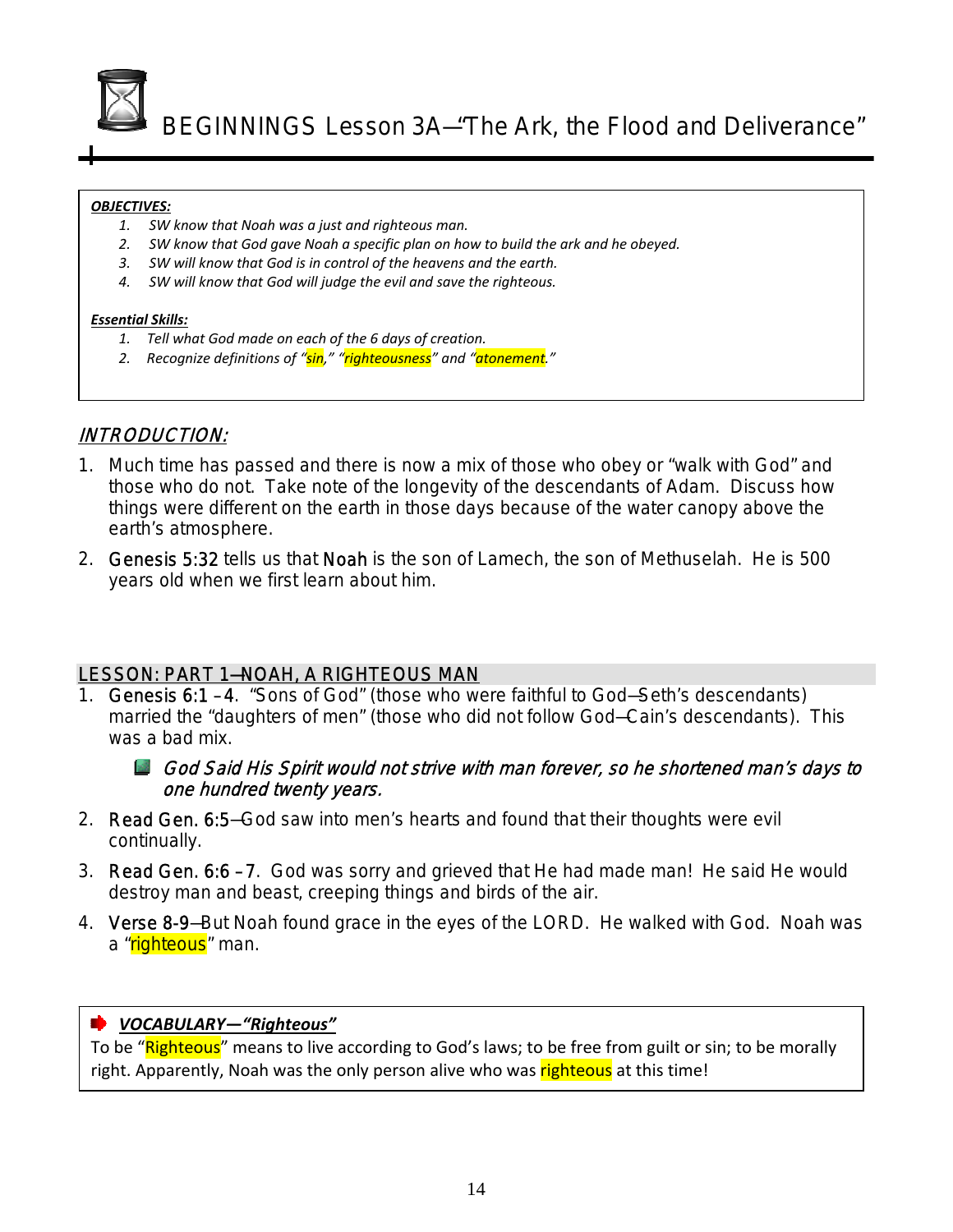- 5. 6:13—God tells Noah of His plan to destroy the earth. The earth was filled with violence.
- 6. Genesis 6:14 16. God gives Noah specific instructions on how to make an ark:
	- **L** Gopher wood
	- **Rooms**
	- **Pitch**
	- 300 cubits long, 50 cubits wide, 30 cubits tall–in our measuring terms it was 450 feet long, 75 feet wide and 45 feet high. Scholars have calculated that a vessel of this size would hold more than 43,000 tons!
	- **a** window
	- **A** door on its side.
	- Lower, second and third deck
	- Why do you think God was so specific in His instructions? What would have happened if Noah had changed God's instructions?
- 7. In the New Testament, Jesus spoke of the Flood and of Noah and the ark, comparing "the days of Noah" with the time of "the coming of the Son of Man" (Matthew 24:37,38; Luke 17:26, 27)
	- $\Box$  Jesus said that people were eating, drinking, and marrying when the floodwaters came and destroyed them all.
	- **These people were unaware of God and not ready for the flood. They were destroyed.**
	- **The same is true for us when Jesus comes again. If we are living our lives "unaware"** of God" and not ready for judgment, then we will be punished forever.
	- God showed Himself to be concerned with small details in the story of the flood (type of wood, exact measurements, etc.). Do you think God is still concerned with small details today in the Church?
	- Is it necessary for us to follow all of God's instructions carefully? Yes!!
	- **How is the ark like the church?** 
		- Outside of the ark there was no salvation from the flood; outside the church there is no salvation from sin.
		- God planned (designed) the ark; God planned (designed) the church.
		- Inside the ark only a few were saved—8 people; inside the church are only a few that will be saved.

#### LESSON: PART 2—INTERESTING FACTS ABOUT A WELL-KNOWN STORY

- 1. Read 7:1 3. 2 (1 pair) of each *unclean* animal and 14 (7 pairs) of each *clean* animal are chosen to go on the Ark. Also seven pairs each of birds of the air.
- 2. Read 7:4–5—God again tells Noah what he is about to do and Noah did everything God commanded him to do.
- 3. Read 7:6-Noah was 600 years old when the flood came. He built on the Ark for at least 100 years!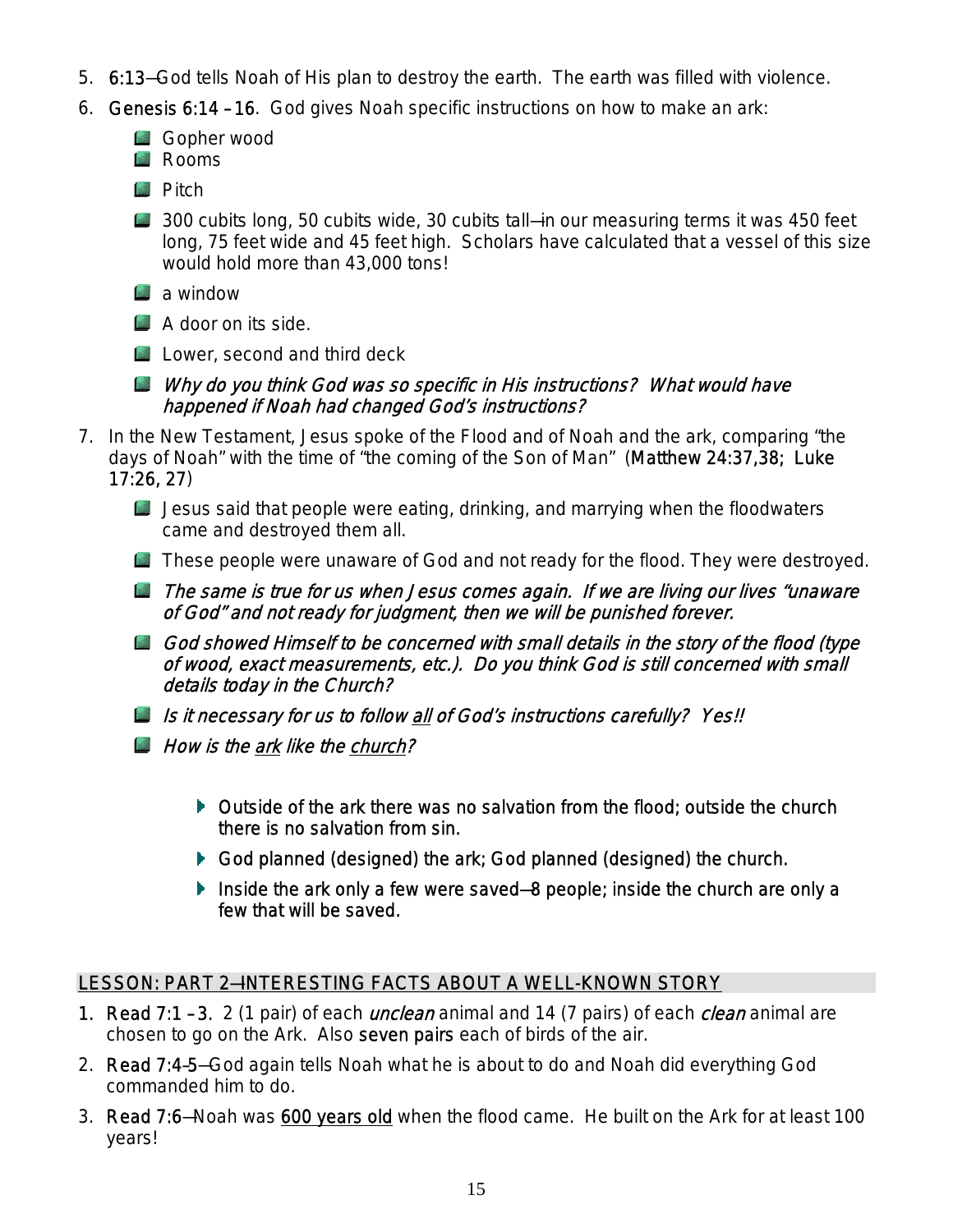- 4. Read 7:7—8 people went on the Ark—Noah, his wife, his sons and their wives. (See 1 Peter 3:20 – 22).
- 5. Read 7:9–10—all go onto the Ark.
- 6. Read 7:11-they went on the Ark on the  $17<sup>th</sup>$  day of the second month. The fountains of the great deep were broken up, and the windows of heaven were opened. Apparently the layer of water that had been above the earth (see Genesis 1:6 – 7) now rained down on the earth. Also, water from underneath the earth came up.
- 7. Read 7:16—God shut Noah and his family inside the Ark.
- 8. Read 7:17–20—the water was so great that it covered up the mountain tops!
- 9. Read 7:21–24—all flesh died; all who breathed air. The waters stayed that way for 150 days.

#### LESSON: PART 3—AFTER THE FLOOD

- 1. Read 8:1—God remembered Noah and all the animals. He made a wind to dry up the waters.
- 2. Read 8:4–the waters receded enough that the Ark rested on the top of Mt. Ararat. This was in the  $7<sup>th</sup>$  month on the 17<sup>th</sup> day. Read 8:5-by the 10<sup>th</sup> month the tops of the mountains could be seen.
- 3. Read 8:7—Noah sent a Raven out to check on the progress of the water.
- 4. Read 8:8-9—he sent a dove, but it came back because there was no place to rest.
- 5. Read 8:10-11—he sent the dove again who brought him back an olive leaf.
- 6. Read 8:12—the dove was sent out again and did not return.
	- 8:14–on the 27<sup>th</sup> day of the 2<sup>nd</sup> month (a year and 10 days later!!) the earth was dry!
	- $\blacksquare$  How is the ark that saved Noah, his family and all the animals like baptism?
		- God determined that this would be the method by which he would save Noah. God determined that baptism would be the method by which He would save man from his sins after Jesus came to earth, by way of the shed blood of Jesus. Baptism is how we come in contact with the **blood** of the Lamb of God.
		- The ark "transported" Noah and his family through the water and saved them from death. Baptism "transports" us from death to life.
		- ▶ 1 Peter 3:20 22 "... eight souls were saved through water, ... an antitype which now saves us—baptism (not the removal of the filth of the flesh, but the answer of a good conscience toward God), through the resurrection of Jesus Christ."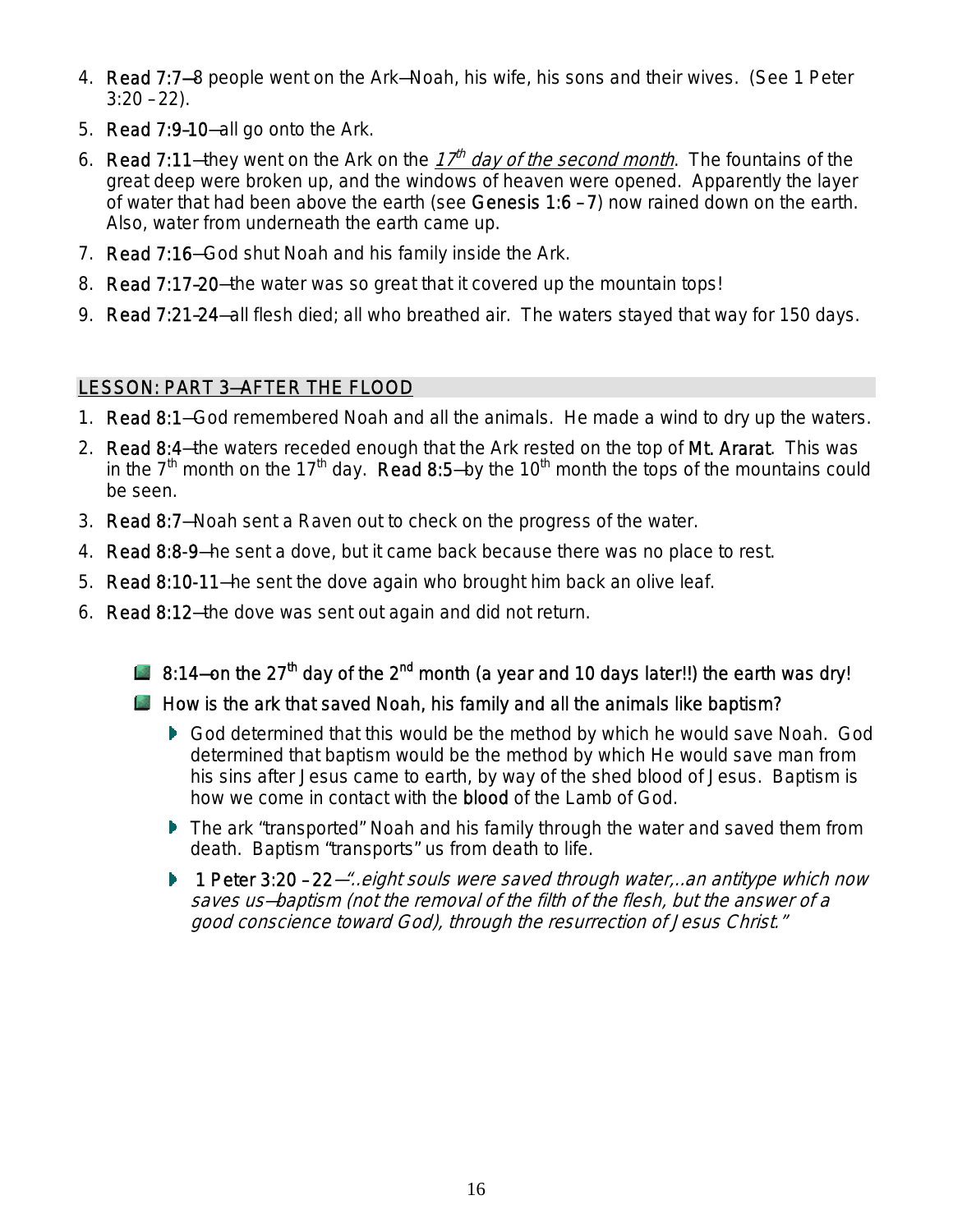BEGINNINGS Lesson 3B—The Rainbow—God's Covenant Noah's Three Sons—Shem, Ham and Japheth Tower of Babel—God Scatters the People

#### *OBJECTIVES:*

- *1. God will sustain man and is mindful of man.*
- *2. Obedience to God will result in salvation.*
- *3. God makes a difference between the clean and the unclean.*
- *4. God is a covenant maker and keeper.*

#### *Essential Skills:*

- *1. Tell what God made on each of the 6 days of creation.*
- *2. Recognize definitions of "sin," "righteousness" and "atonement."*

#### INTRODUCTION:

- 1. The Ark is built according to God's plan. Noah has obeyed and built it. Never seeing rain before (the ground was watered with a mist—Gen 2:6); Noah is trusting and faithful to God. He has also made sure that his family is safe. Only 8 people are safe—Gen 6:18. Even though God is grieved with man's evil ways He provides a way for man to be saved. Man is given another chance.
- 2. Noah, his family and the animals spent 1 year and 10 days on the ark! God is now ready for them to come out of the ark. The waters have dried all dried up and the earth is ready for its new beginning!

#### LESSON: PART 1—THE RAINBOW, GOD'S COVENANT

- 1. Read 8:17—God told Noah and his family to come out of the Ark and to be fruitful and multiply.
- 2. Read 8:20—Noah's first act was to build an altar to the LORD and he sacrificed some of all the clean animals.
- 3. Read 8:21-When God smelled the soothing aroma, He said in His heart, "I will never again curse the ground for man's sake" [remember the curse on the ground in Adam's time? God has now lifted it!] He also said He would never again destroy every living thing again.
- 4. Read 9:1-"be fruitful, multiply and *fill the earth*" --or spread out in the earth. This will be important in the next story!
- 5. Read 9:2-7—Animals will now fear man; man will now use animals for food as well as green herbs; God will demand a reckoning for every living thing that murders another!
- 6. Read 9:8-11—God's covenant with man and all the animals to never destroy the earth again with water.
- 7. Read 9:12-17-the sign of the covenant (a rainbow); God calls it "My rainbow" in vs. 13.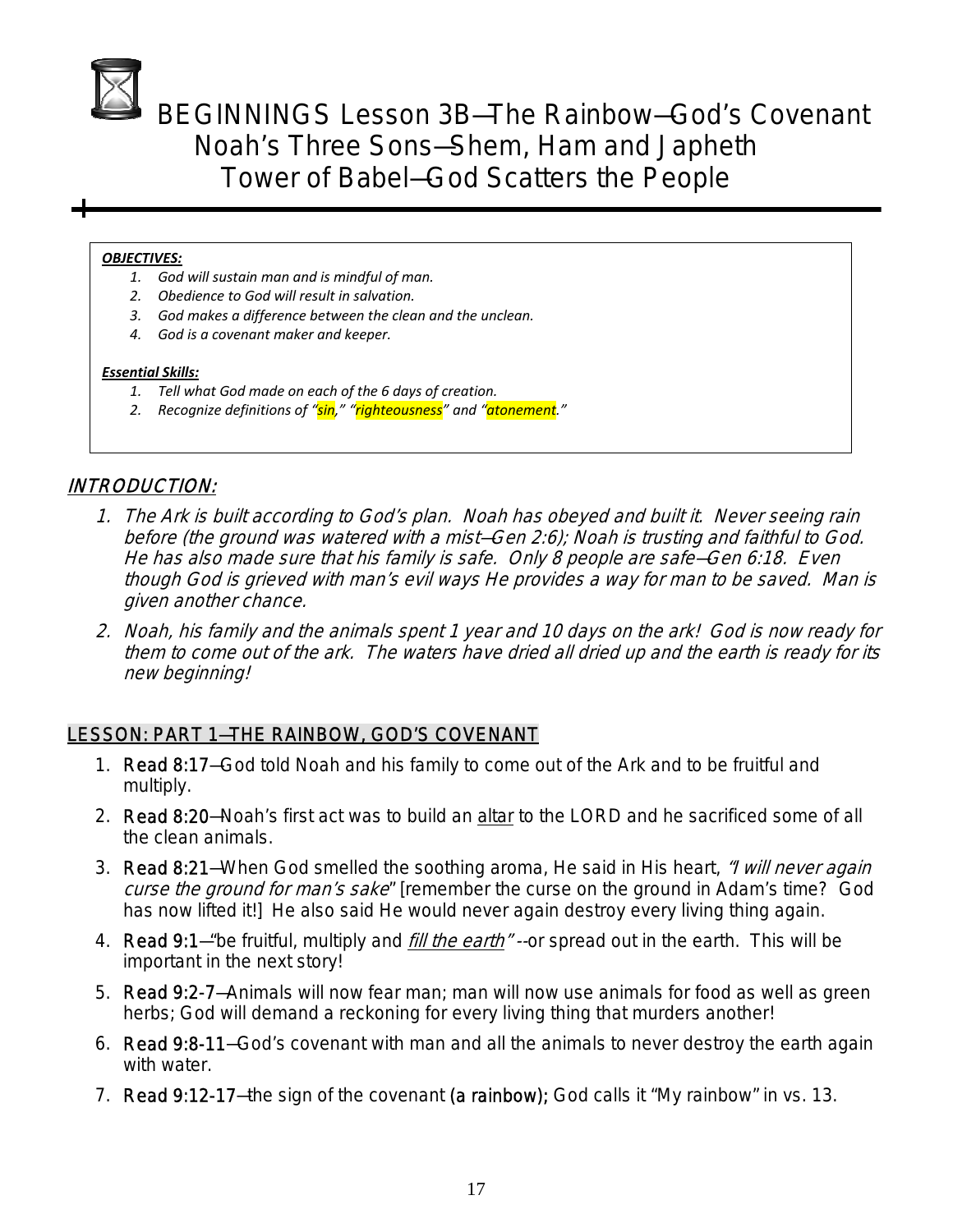- Why had there been no rainbow up to this time? Because there hadn't been any rain! Remember, God previously watered the earth with a mist that came up from the ground. Now there would be rain.
- Whenever we see a rainbow today, it reminds us that God is a promise-keeper-not only of this promise, but all the others as well!

#### LESSON: PART 2—HAM'S SIN AND THE CURSE ON CANAAN

- 1. Read 9:20-23—Noah planted a vineyard, got drunk and was naked. Ham sees and tells his brothers about it—this was highly disrespectful of Ham. The other brothers respectfully covered their father's nakedness without looking.
- 2. 9:24-27—Noah pronounces a curse on Canaan, Ham's son and says that Canaan will be Shem's servant. Ask the kids if they have ever heard of the name "Canaan." Tell how this curse will have lasting effects: the descendants of Shem and Canaan will always be at odds with each other throughout time. Japheth is also blessed.
	- **L** Canaan's descendants will inhabit the land for many hundreds of years that God will eventually promise to Abraham and his descendants. We will find out in FATHERS that Abraham is a descendant of Shem!

#### LESSON: PART 3—THE TOWER OF BABEL

- 1. Read 11:1 4—the people all stayed together instead of "filling the earth" as God had directed. They had one speech and language. They decided to build for themselves a huge tower so that they could have a name for themselves, and so that they would not scatter as God had told them to.
	- **Lattitude The people rebelled against God by deciding to remain together.**
	- **L** They were also filled with pride, thinking they could build a tower all the way to the heavens where God resides.
- 2. Read 11:5-9-"Come, let US (who is "US"?) go down and confuse their language..." God uses a unique way to scatter the people throughout the whole earth!
	- $\Box$  The language barrier is still one reason why there is so much tension between nations of the earth. We cannot fully communicate with each other, so we will continually have troubles between us!

#### BEGINNINGS CONCLUSIONS:

- **Man must follow all of God's commands. Man is not at liberty to choose which** laws he will follow.
- **Man was created by God with the ability to choose whom he will obey.**
- **L** Those who obey (who are righteous) will be rewarded. Those who disobey (sin) will be punished.
- **Sin** separates a man from God. **Atonement** is needed for man to be "at one" with God again. As we saw in Genesis 3, God already had a plan to provide atonement for man through His own Son!
- **Already, we have been given pictures in BEGINNINGS of Christ-the one door** (one door in the ark), the church-the ark (only those who were in the ark were saved), and **baptism** ("eight souls were saved through water").